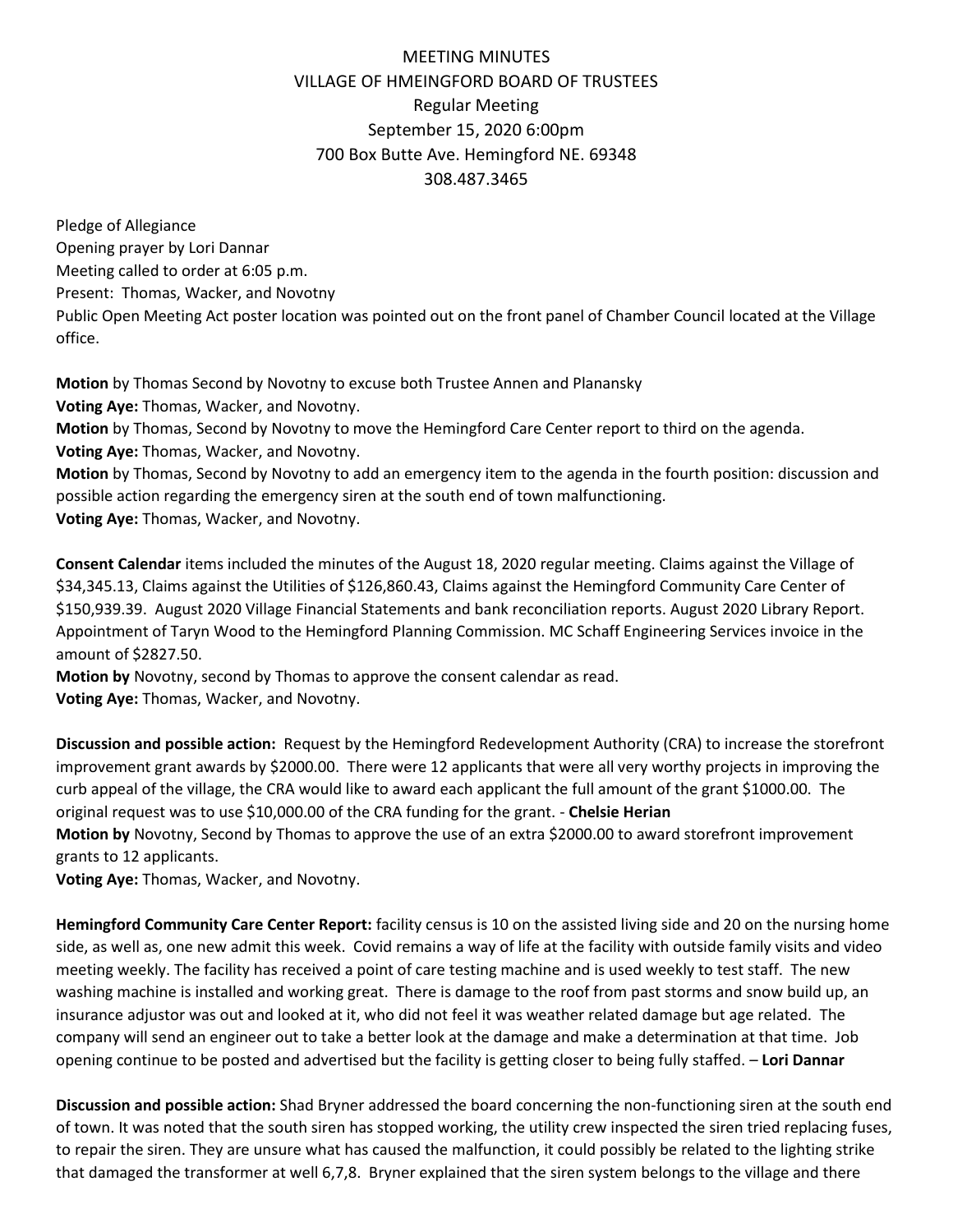could be potential funding available through Region 23 and suggested that Nan Gould be contacted to help with the process. The utility department will continue to work and find a solution to the problem, there is a possibility that it could be as easy as replacing the motor and starter. In the meantime, the village Administrator was directed to contact Region 23 and look for funding should system replacement become necessary.

**Open Public Hearing at 6:25pm** to propose to the resident of the Village, a One (1) Year Definite Street Improvement and Six (6) Year Street Improvement programs for the fiscal year 2021

Jeff Wolfe, Street Superintendent, proposed no changes to the current One- and Six-Year Program. He did suggest that we leave the north Box Butte Ave. in the plan. That project is contingent upon the county resurfacing County Road 70 from the corporate limits north to Box Butte Reservoir. Should the county do this project it would be prudent for Hemingford to start at the north railroad tracks and resurface to the corporate limits, where the county would then continue their project. There were no comments or questions regarding the One-and Six-Year Street Improvement Programs for the fiscal year 2021.

## **Closed the Public Hearing at 6:30pm**

**Discussion and possible action:** Approval of Resolution 2020-03 to adopt the One (1) and Six (6) Year Street Improvement Program for the fiscal year 2021.

**Motion by** Thomas, Second by Novotny to approve Resolution 2020-03 to adopt the One (1) and Six (6) Year Street Improvement Program for Fiscal Year 2021. **Voting Aye:** Thomas, Wacker, and Novotny.

**Discussion and possible action:** Review of the current Street Rehab Project, Kl Wood Application for Payment #9, final payment, and the Letter from Aaron Wood of KL Wood Construction regarding proposed pay deduct for the rough surface on the north 200 feet of Park Ave. Jeff Wolfe told the board that the project was complete and had been inspected. The north part of Park Ave is rough, as Wolfe explained a new machine was used and that was first pour at that section of the project, it took a bit of time to be able to use the machine effectively and create nice smooth streets. Other than the first 200 feet of Park Ave. the rest of the project is good and smooth. The suggest pay reduction of \$5400.00 is \$9.00 per square yard or an approximate reduction of 25% of material cost for that section of street. Wolfe thought that was a fair reduction. Other options included removing the entire section and repouring it, or grinding off the ridges. If the village opts to take the pay reduction the rough surface is in no danger of changing the integrity of the concrete. With time and use the ridges will begin to smooth out. When asked, Wolfe's recommendation would be to take the pay reduction.

**Motion by** Novotny, Second by Thomas to accept the pay reduction offered by KL Wood Construction in the amount of \$5400.00 and approve the revised pay application #9 (final payment for the 2019-2020 street project) in the amount of \$10350.35

**Voting Aye:** Thomas, Wacker, and Novotny.

Due to missing two board members all items related to the Village of Hemingford 2020-2021 Fiscal Year Budget were tabled until a special meeting to be held on Friday September 18, 2020 at 9am.

**Hemingford Police Department Report:** Two Alliance officers have expressed interest in part-time work with the village of Hemingford, one application has been received, it is a non-certified candidate, there have been casual conversations with another officer from an area department. Box Butte County department has agreed to help out as much as possible and needed to keep Hemingford safe and patrolled. **-Chief Bryner**

**Utilities Department Report:** the park shed has been rebuilt, testing at the Solar Array was completed, the sewer jetting for the summer is done, all seasonal help is done with the exception of Cheryl at the Cemetery, she will be done October 1, things are gearing up for fall and will begin to make sure winter equipment is ready for use. Johnson service was in